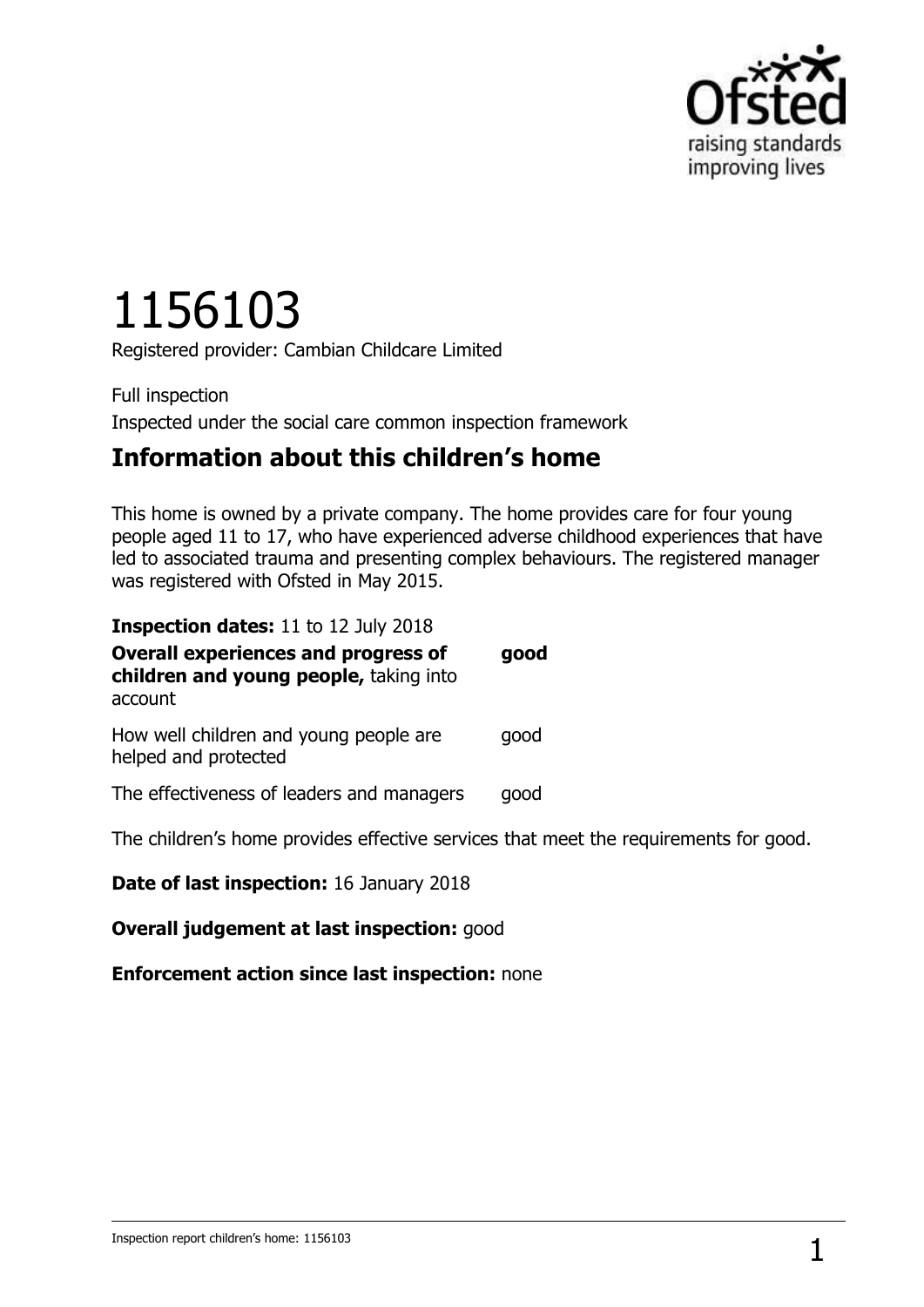

## **Recent inspection history**

## **Inspection date Inspection type Inspection judgement** 16/01/2018 Full Good 23/01/2017 **Interim** Interim Sustained effectiveness 10/08/2016 Full Good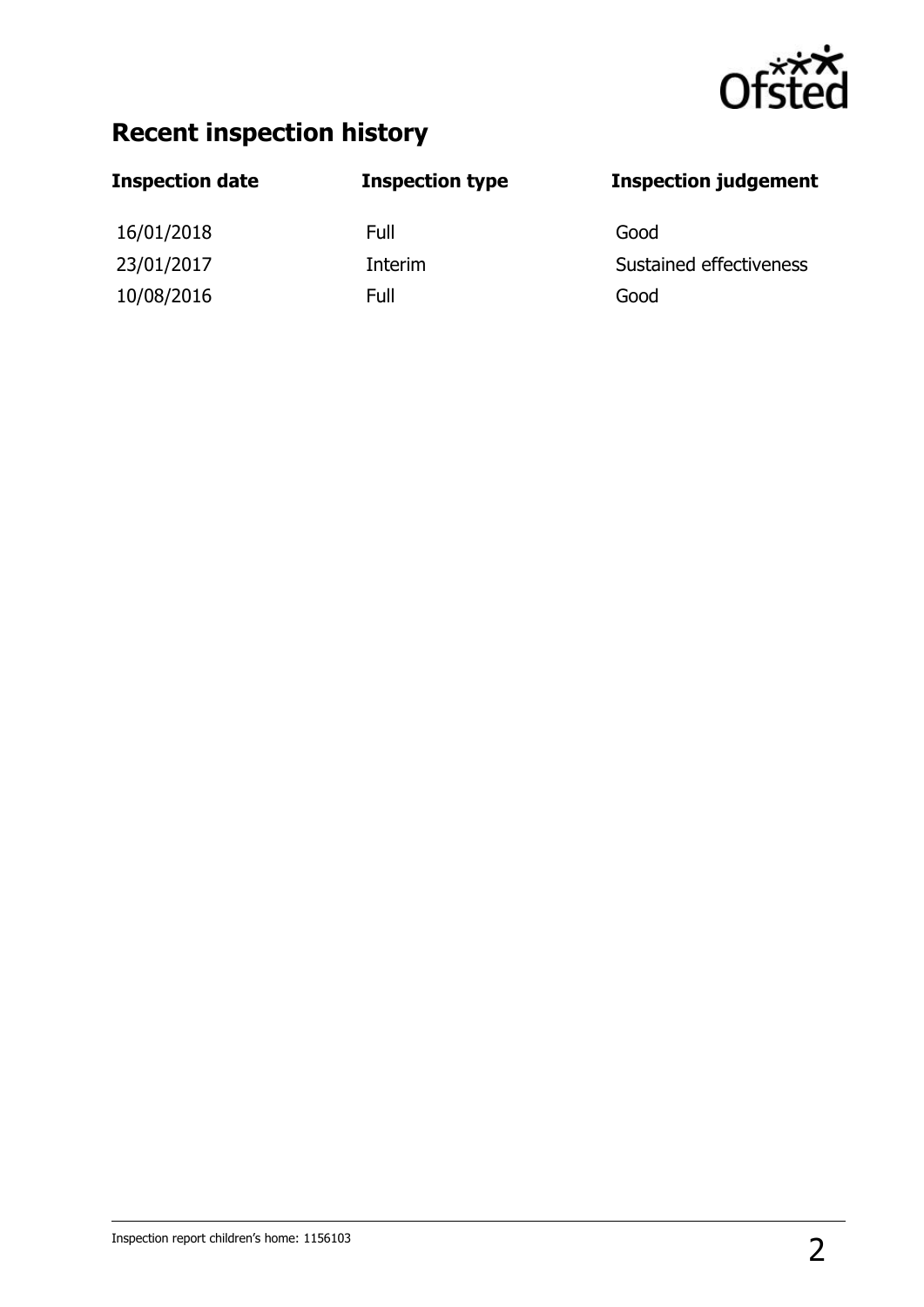

## **What does the children's home need to do to improve?**

### **Statutory requirements**

This section sets out the actions that the registered person(s) must take to meet the Care Standards Act 2000, Children's Homes (England) Regulations 2015 and the 'Guide to the children's homes regulations including the quality standards'. The registered person(s) must comply within the given timescales.

| <b>Requirement</b>                                                                                                                                                                                                                                                                                                                                                       | Due date   |
|--------------------------------------------------------------------------------------------------------------------------------------------------------------------------------------------------------------------------------------------------------------------------------------------------------------------------------------------------------------------------|------------|
| The care planning standard is that children receive effectively<br>planned care in or through the children's home; and have a<br>positive experience of arriving at or moving on from the home.                                                                                                                                                                          | 31/08/2018 |
| In particular, the standard in paragraph (1) requires the<br>registered person to ensure-                                                                                                                                                                                                                                                                                |            |
| that children are admitted to the home only if their needs are<br>within the range of needs of children for whom it is intended<br>that the home is to provide care and accommodation, as set<br>out in the home's statement of purpose;                                                                                                                                 |            |
| that arrangements are in place to-                                                                                                                                                                                                                                                                                                                                       |            |
| ensure the effective induction of each child into the home;<br>manage and review the placement of each child in the home;<br>and plan for, and help, each child to prepare to leave the<br>home or to move into adult care in a way that is consistent<br>with arrangements agreed with the child's placing authority.<br>(Regulation 14 (1)(a)(b)(2)(a)(b)(i)(ii)(iii)) |            |
| The leadership and management standard is that the<br>registered person enables, inspires and leads a culture in<br>relation to the children's home that helps children aspire to<br>fulfil their potential and promoted their welfare.                                                                                                                                  | 31/08/2018 |
| In particular, the standard in paragraph (1) requires the<br>registered person to use monitoring and review systems to<br>make continuous improvements in the quality of care provided<br>in the home. (Regulation $13(2)(h)$ )                                                                                                                                          |            |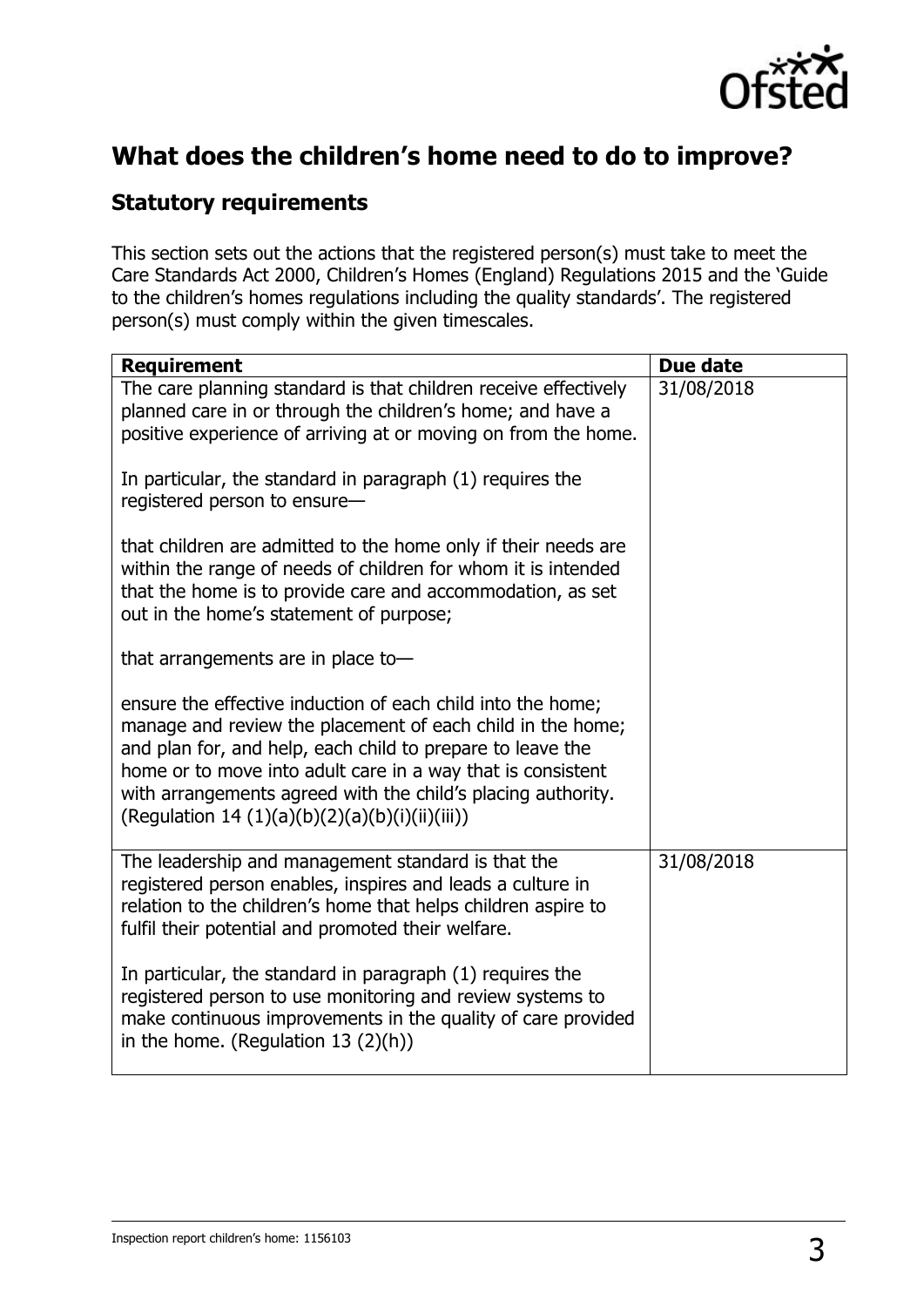

## **Inspection judgements**

#### **Overall experiences and progress of children and young people: good**

Young people enjoy positive relationships with staff. Staff are patient, caring and understanding of young people's individual needs.

Young people receive all the necessary help to sustain family contact. As a result, young people experience positive and healthy relationships with the people who are important to them.

Staff encourage young people to contribute their thoughts and ideas through regular house meetings. These meetings enable young people to express their opinions and to have the confidence that their views are valued.

Staff work closely with partner agencies to deliver individualised care to each young person. Young people engage well in key-work sessions. These sessions focus on identifying and prioritising areas of need and risk, which are based on ongoing assessment and review.

The staff have good links with local schools and use these established relationships to promote young people's learning. Staff are proactive in helping young people to address any issues that arise in school. This approach supports young people to overcome barriers to their learning so that academic success can be achieved.

The home environment is warm and cosy. Young people take pride in their bedrooms and have an array of personal possessions.

#### **How well children and young people are helped and protected: good**

Safeguarding concerns are well managed by the registered manager, with prompt monitoring of incidents and quick referrals to safeguarding agencies. The registered manager works in partnership with safeguarding agencies. Concerns about young people's welfare are routinely notified to Ofsted and show that appropriate safeguarding action is taken as concerns arise.

Staff follow missing from care procedures when young people attempt to go missing from the home. Staff talk to the young people to try to understand the reasons behind their change in behaviour. This positive work means that young people receive the help they need to stay safe.

Staff use reward programmes and sanctions to help young people to understand how to keep themselves safe and to make positive choices. Physical restraints which have taken place are generally proportionate and enable young people to be safe. Young people and staff are given debriefs within timescales.

Safe recruitment practice ensures that anyone employed in the home is safe to work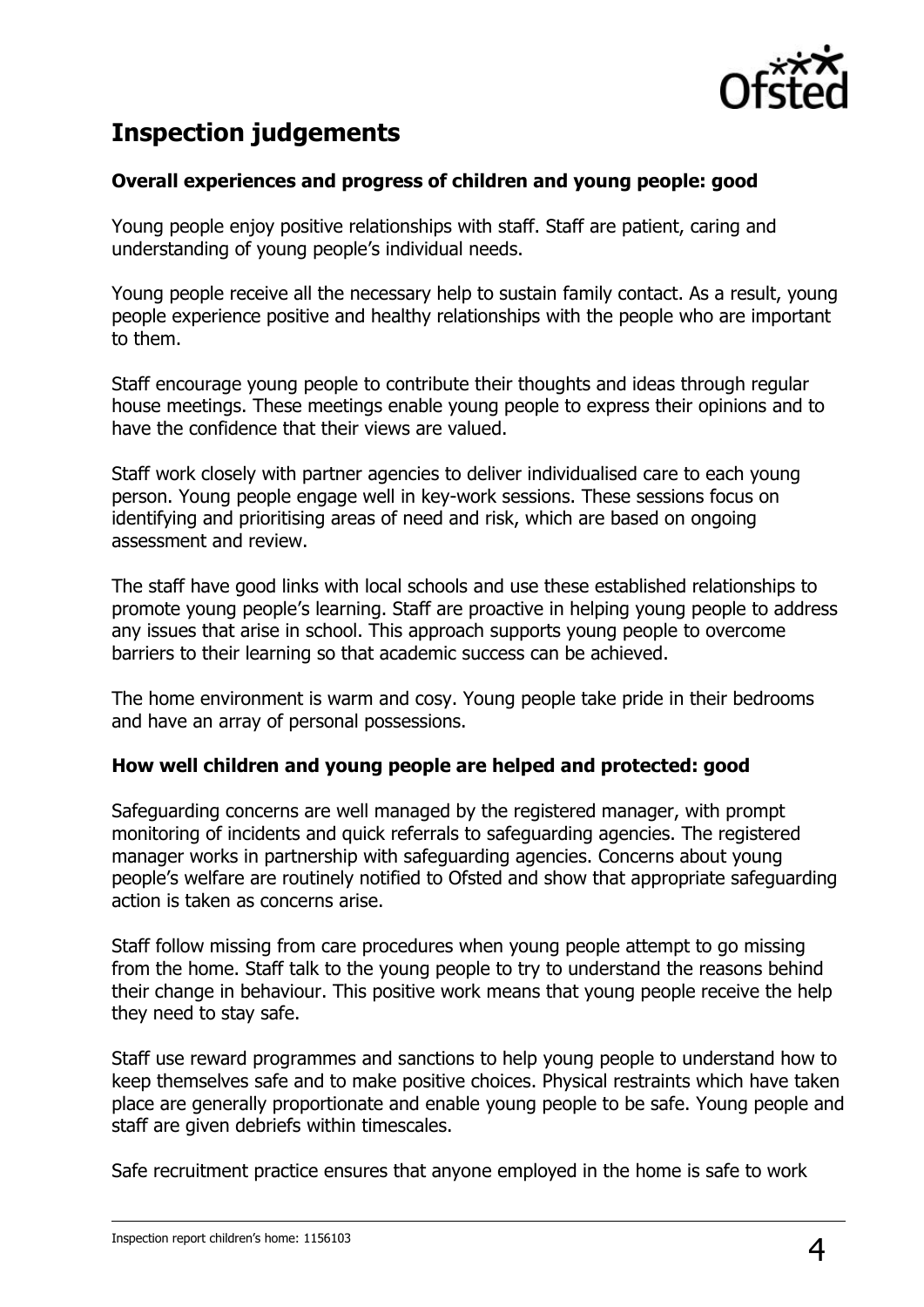

with young people.

#### **The effectiveness of leaders and managers: good**

The registered manager is experienced and has a strong commitment to improving young people's outcomes.

The manager works well with other professionals involved with each young person. When necessary, the manager will challenge other professionals to help prioritise young people's needs.

Staff receive a good - quality training opportunities to help to improve their skills and knowledge. The manager challenges staff practice to help raise the standards of care. The manager is supportive of staff. This includes providing regular supervision that enables staff to reflect on their practice.

The manager generally uses effective monitoring and reviewing processes. However, in one incident he did not review the risk assessment of a young person who was staying away from the home. This omission potentially placed the young person at risk.

Young people's moves into and out of the home are generally managed well. However, the manager did not consider the timing of one new admission. This resulted in the young person struggling to settle and their placement breakdown.

## **Information about this inspection**

Inspectors have looked closely at the experiences and progress of children and young people. Inspectors considered the quality of work and the differences made to the lives of children and young people. They watched how professional staff work with children and young people and each other and discussed the effectiveness of help and care provided. Wherever possible, they talked to children and young people and their families. In addition, the inspectors have tried to understand what the children's home knows about how well it is performing, how well it is doing and what difference it is making for the children and young people whom it is trying to help, protect and look after.

Using the 'Social care common inspection framework', this inspection was carried out under the Care Standards Act 2000 to assess the effectiveness of the service, how it meets the core functions of the service as set out in legislation, and to consider how well it complies with the Children's Homes (England) Regulations 2015 and the 'Guide to the children's homes regulations including the quality standards'.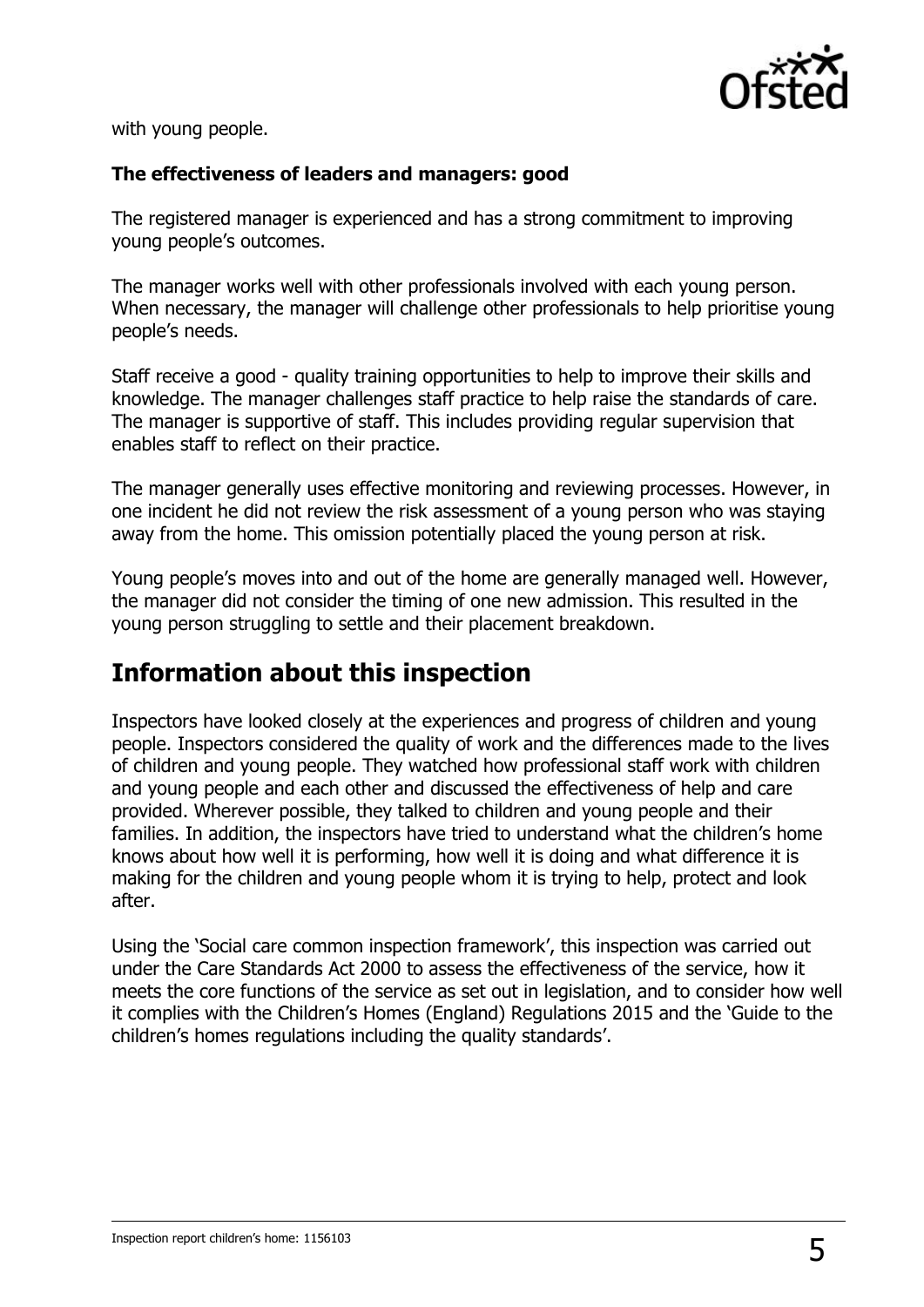

## **Children's home details**

**Unique reference number:** 1156103

**Provision sub-type:** Children's home

**Registered provider:** Cambian Childcare Limited

**Registered provider address:** Cambian, Waterfront, Hammersmith Embankment, Chancellors Road, London W6 9RU

**Responsible individual:** Mike Ore

**Registered manager:** Alex Hornby

## **Inspector**

Rumbi Mangoma, social care inspector